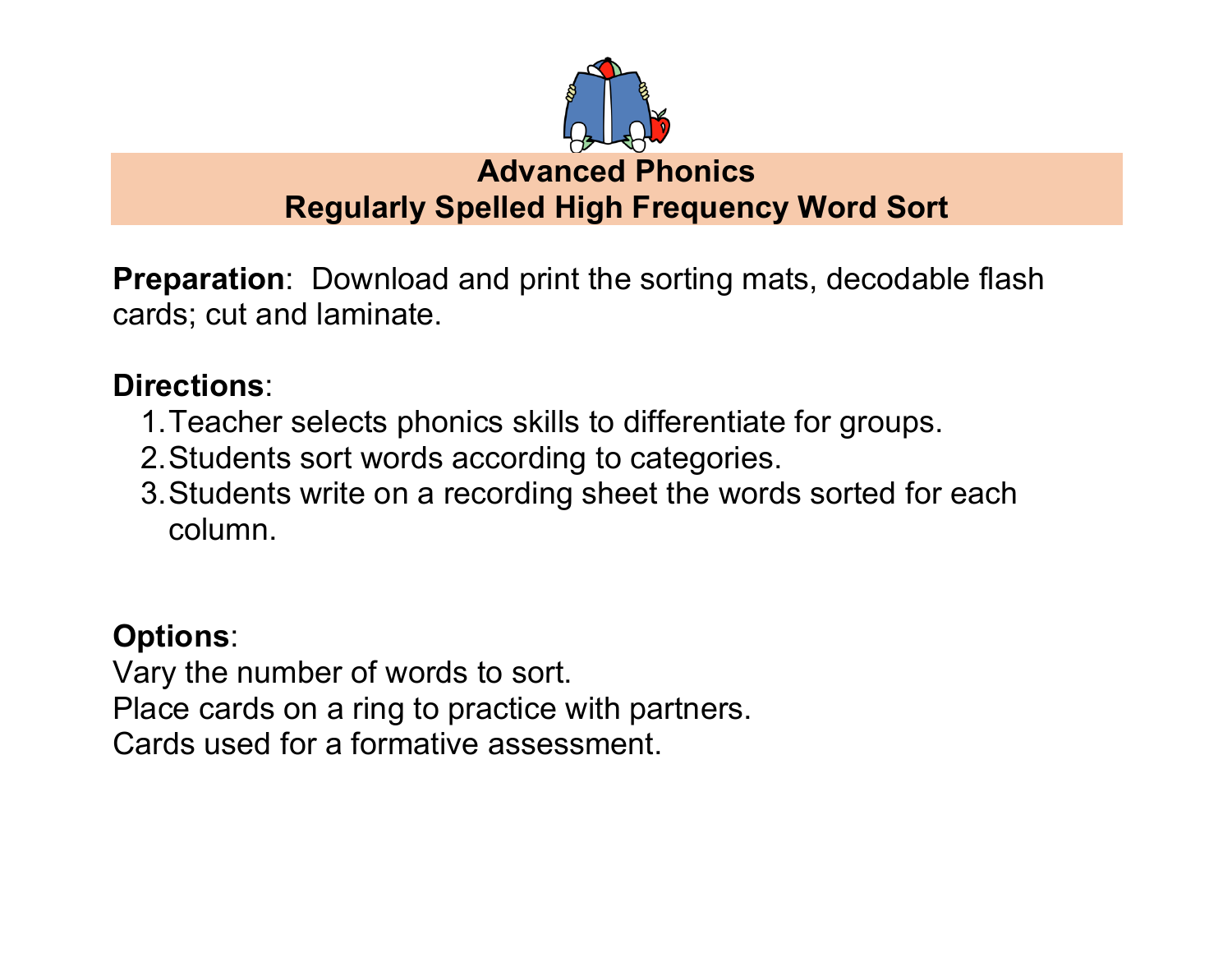

#### MAT 1: Regularly Spelled High Frequency Word Sort - Advanced Phonics

| <b>Schwa</b> | Vowel-r | <b>Long vowel</b><br><b>VCe</b> | <b>Vowel</b><br><b>Teams</b> | C & G,<br><b>Silent</b> | C-le,<br>2+ Syllables |
|--------------|---------|---------------------------------|------------------------------|-------------------------|-----------------------|
|              |         |                                 |                              |                         |                       |
|              |         |                                 |                              |                         |                       |
|              |         |                                 |                              |                         |                       |
|              |         |                                 |                              |                         |                       |
|              |         |                                 |                              |                         |                       |
|              |         |                                 |                              |                         |                       |
|              |         |                                 |                              |                         |                       |
|              |         |                                 |                              |                         |                       |
|              |         |                                 |                              |                         |                       |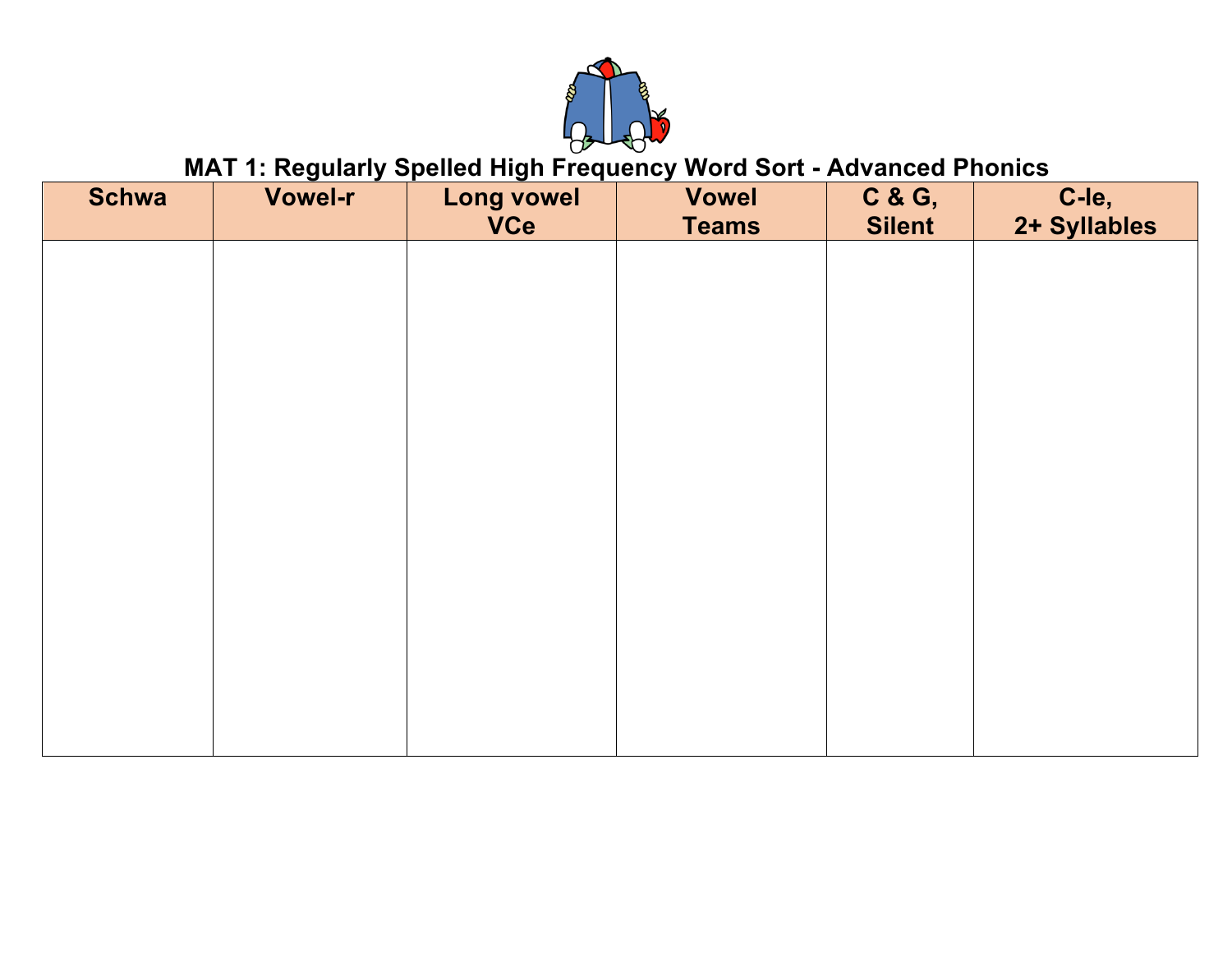

### **MAT 2: Regularly Spelled High Frequency Word Sort - Advanced Phonics**

| Schwa,        | <b>Long vowel</b> | Long               | <b>Diphthongs</b> | C & G,        | C-le,        |
|---------------|-------------------|--------------------|-------------------|---------------|--------------|
| <b>Vowl-r</b> | <b>VCe</b>        | <b>Vowel Teams</b> |                   | <b>Silent</b> | 2+ Syllables |
|               |                   |                    |                   |               |              |
|               |                   |                    |                   |               |              |
|               |                   |                    |                   |               |              |
|               |                   |                    |                   |               |              |
|               |                   |                    |                   |               |              |
|               |                   |                    |                   |               |              |
|               |                   |                    |                   |               |              |
|               |                   |                    |                   |               |              |
|               |                   |                    |                   |               |              |
|               |                   |                    |                   |               |              |
|               |                   |                    |                   |               |              |
|               |                   |                    |                   |               |              |
|               |                   |                    |                   |               |              |
|               |                   |                    |                   |               |              |
|               |                   |                    |                   |               |              |
|               |                   |                    |                   |               |              |
|               |                   |                    |                   |               |              |
|               |                   |                    |                   |               |              |
|               |                   |                    |                   |               |              |
|               |                   |                    |                   |               |              |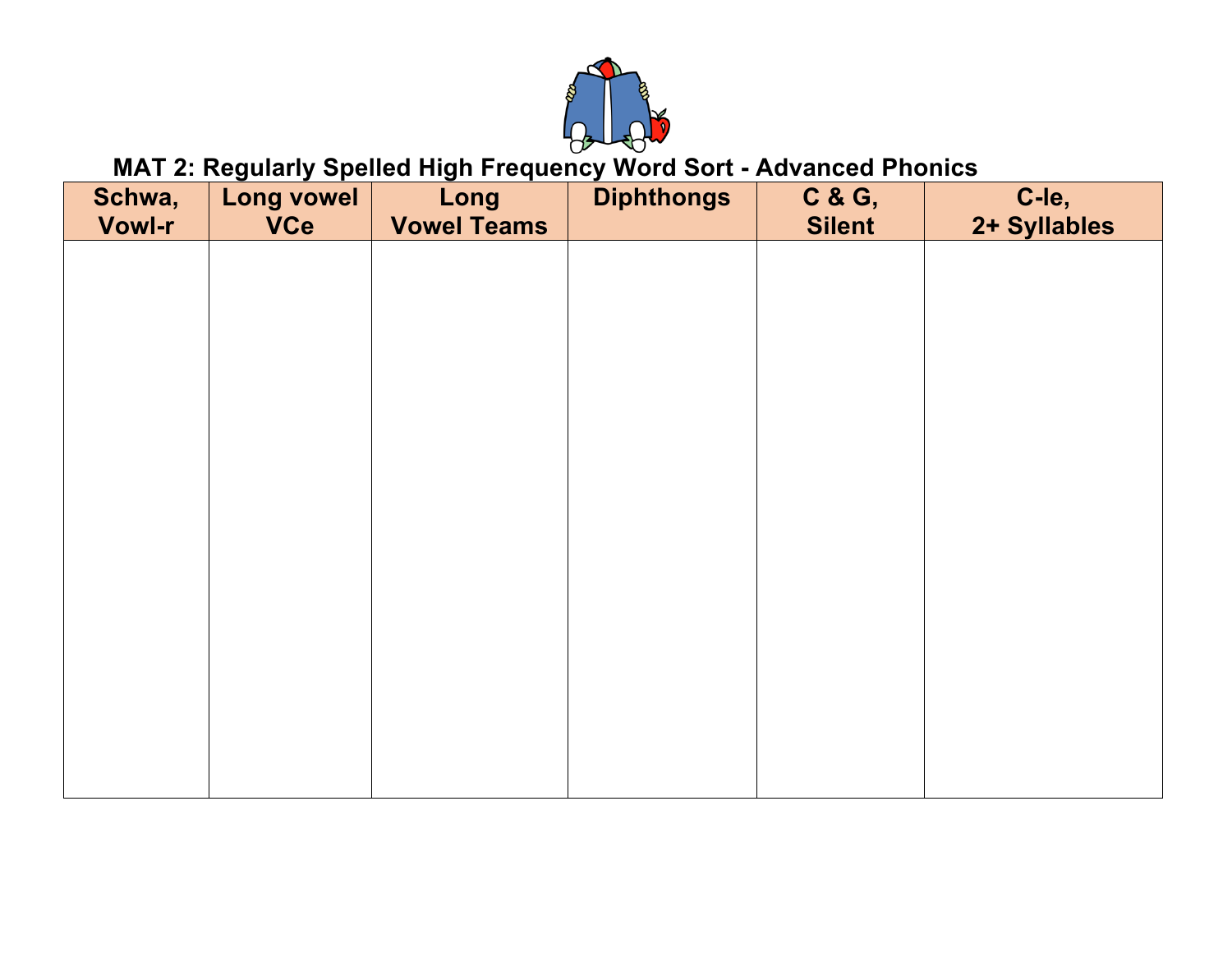

Flash cards for Decodable High Frequency Words: laminate and put on a ring

# Decodable **HFW: Schwa**

| about around away | across <sup>1</sup> |
|-------------------|---------------------|
|                   |                     |

| <b>Decodable HFW: Vowel -r</b>    |        |       |      |      |  |
|-----------------------------------|--------|-------|------|------|--|
| for<br>start<br>her<br>warm<br>or |        |       |      |      |  |
| part                              | form   | turn  | hurt | turn |  |
| far                               | hard l | short | girl |      |  |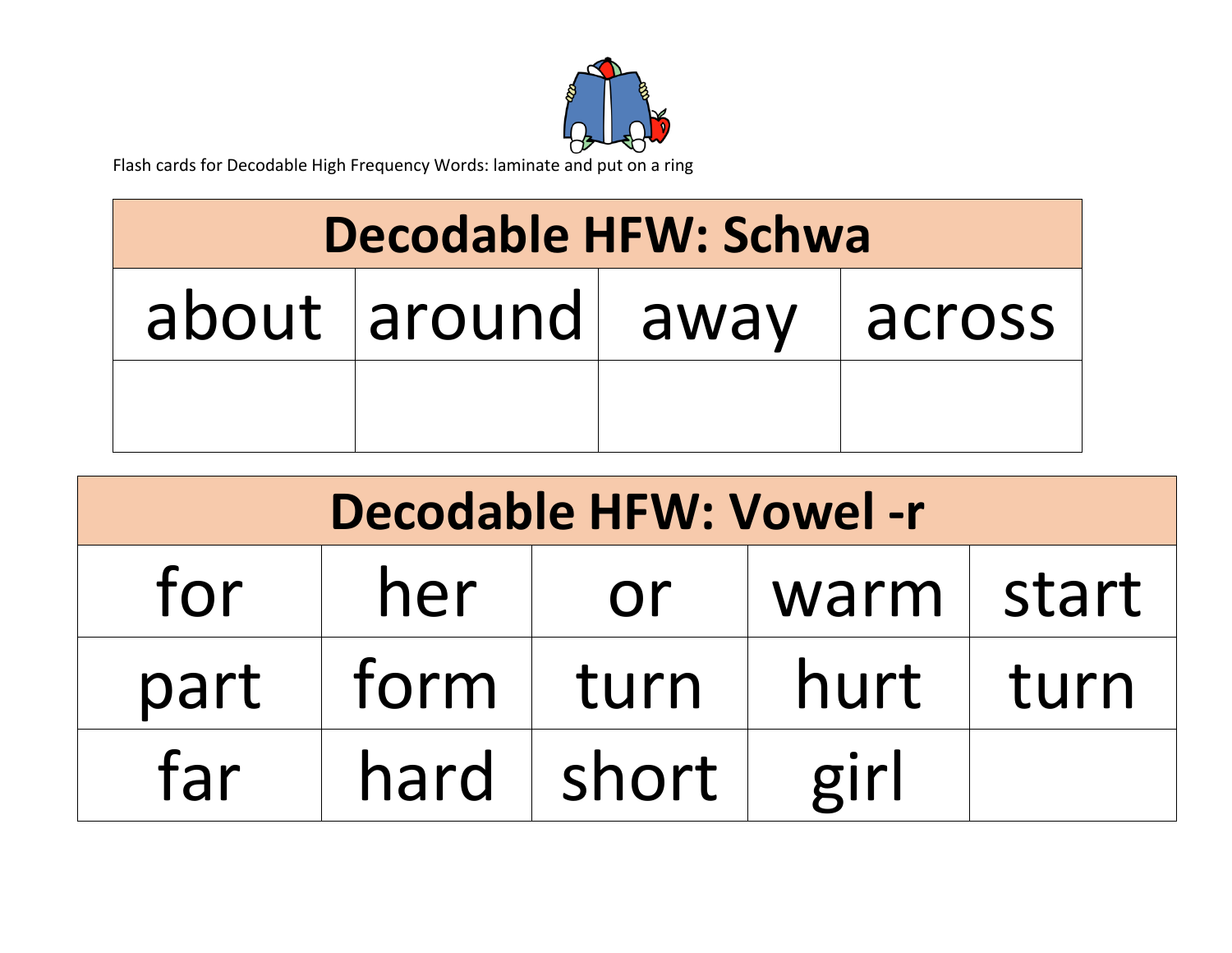

# **Decodable HFW: Long Vowels**

| a    |      | he        | day  | way  |
|------|------|-----------|------|------|
| she  | we   | be        | may  | say  |
| me   | no   | <b>SO</b> | name | play |
| go   | made | make      | came | here |
| same | take | like      | time | line |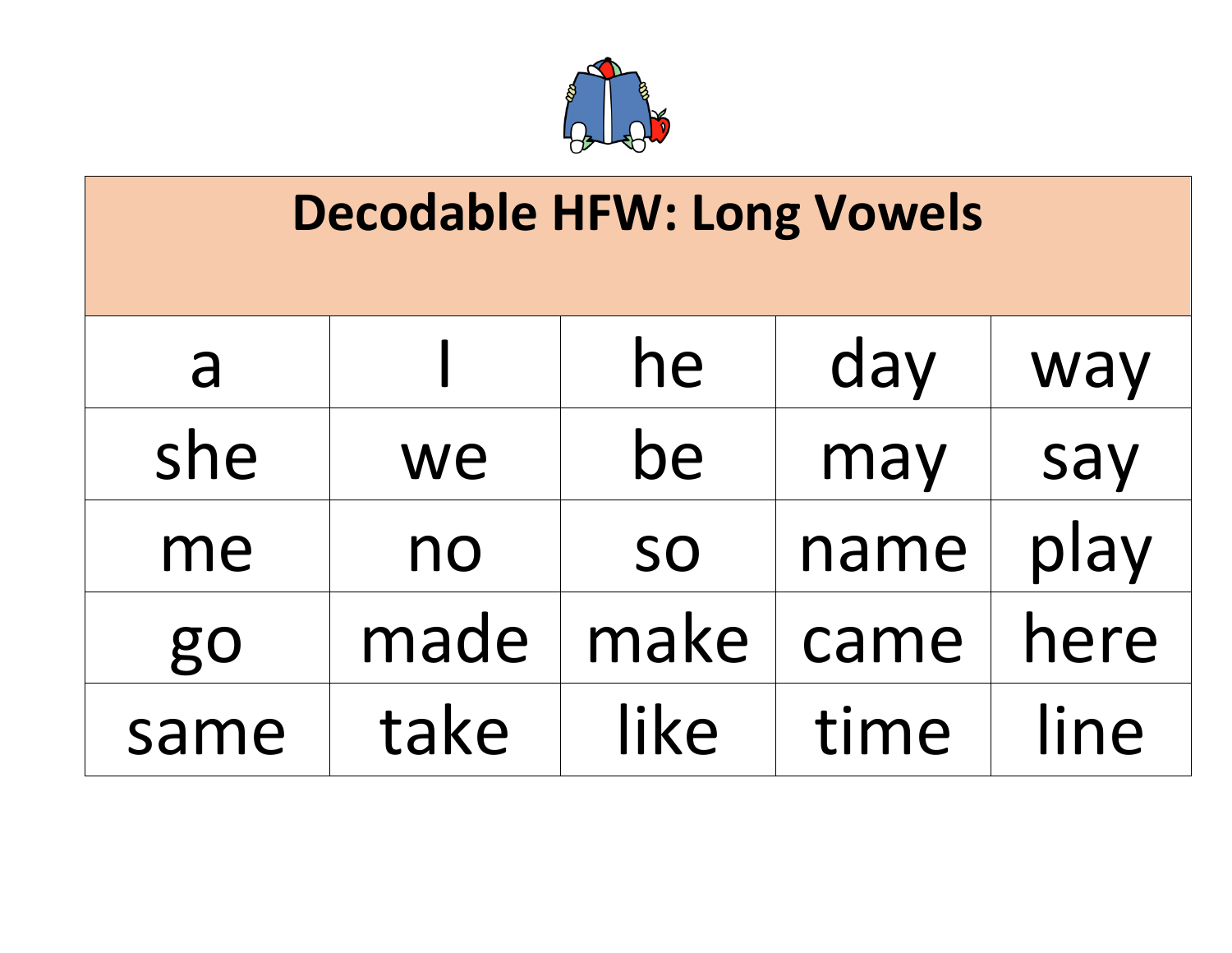

| try   | home  | see   | clean | why   |
|-------|-------|-------|-------|-------|
| three | by    | my    | ride  | fly   |
| read  | each  | mean  | nine  | keep  |
| means | eat   | five  | sleep | while |
| gave  | green | grow  | need  | say   |
| white | ate   | right | Light | high  |
| might |       |       |       |       |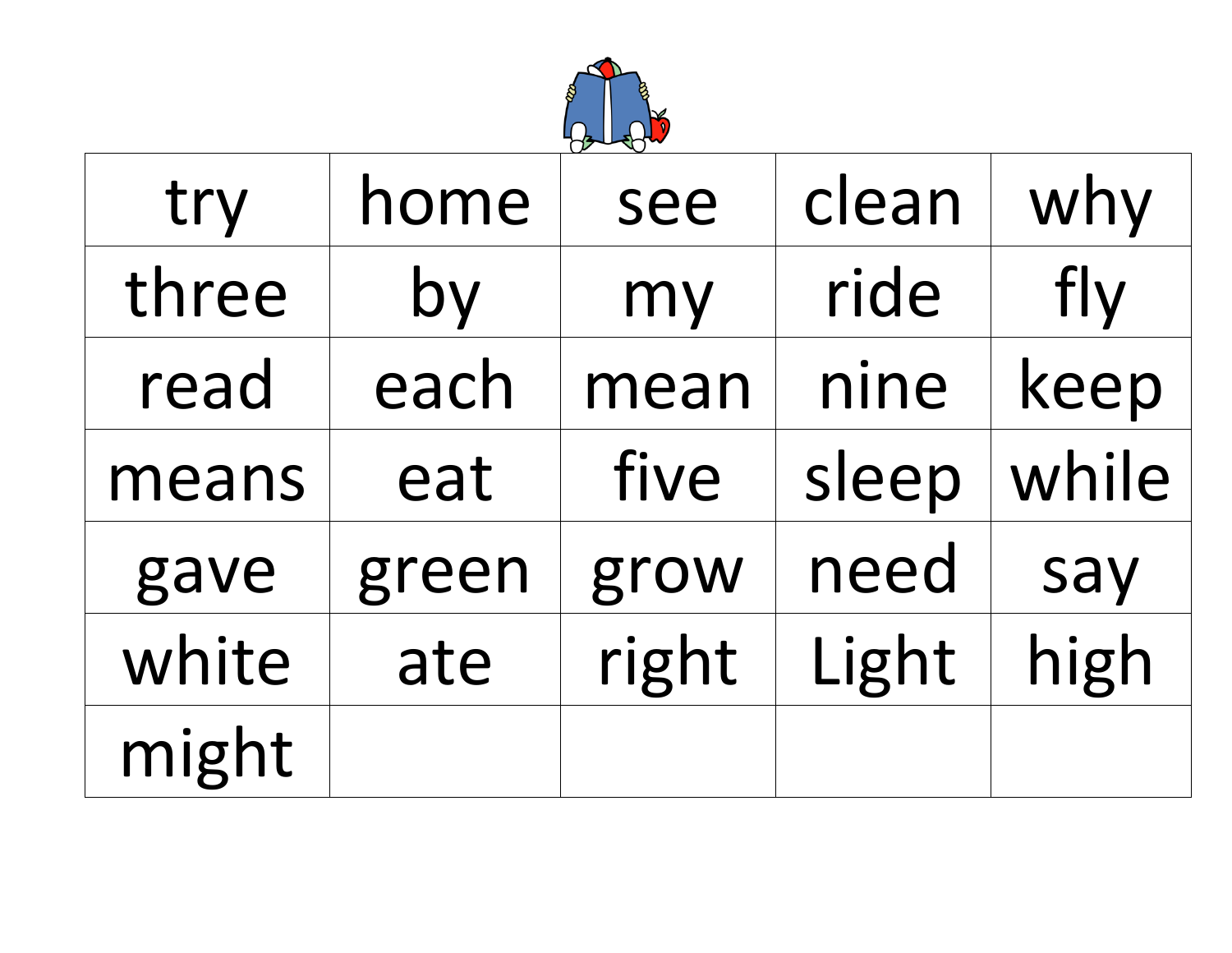

| Decodable HFW: c & g   | silent |  |       |
|------------------------|--------|--|-------|
| place<br>large<br>page |        |  | write |
|                        |        |  |       |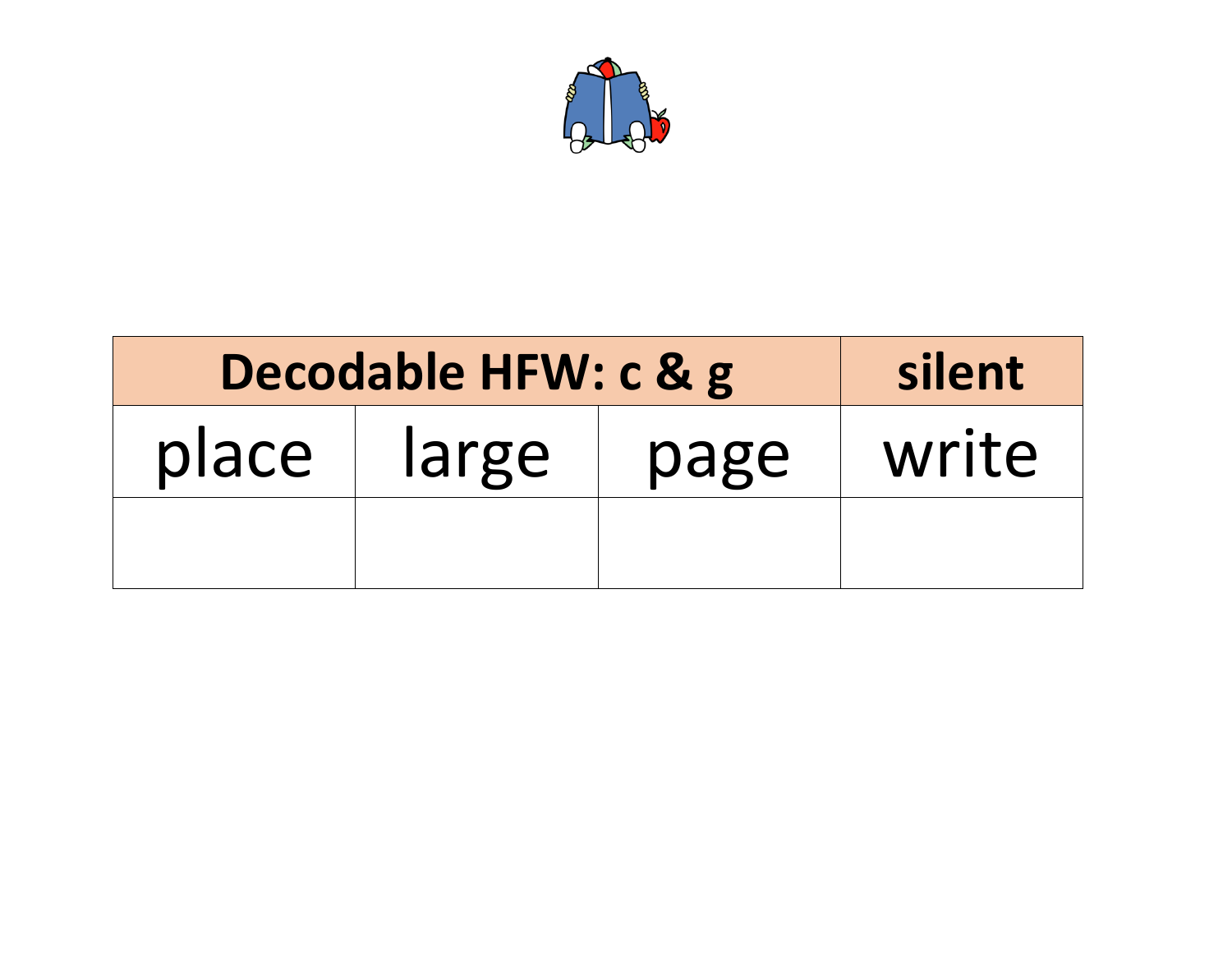

| <b>Decodable HFW: Vowel Teams</b> |      |       |      |
|-----------------------------------|------|-------|------|
| down                              | how  | now   | saw  |
| out                               | our  | sound | took |
| found                             | show | boy   | good |
| point                             | oil  | look  | blue |
| draw                              | soon | book  | own  |
| brown                             | new  |       |      |